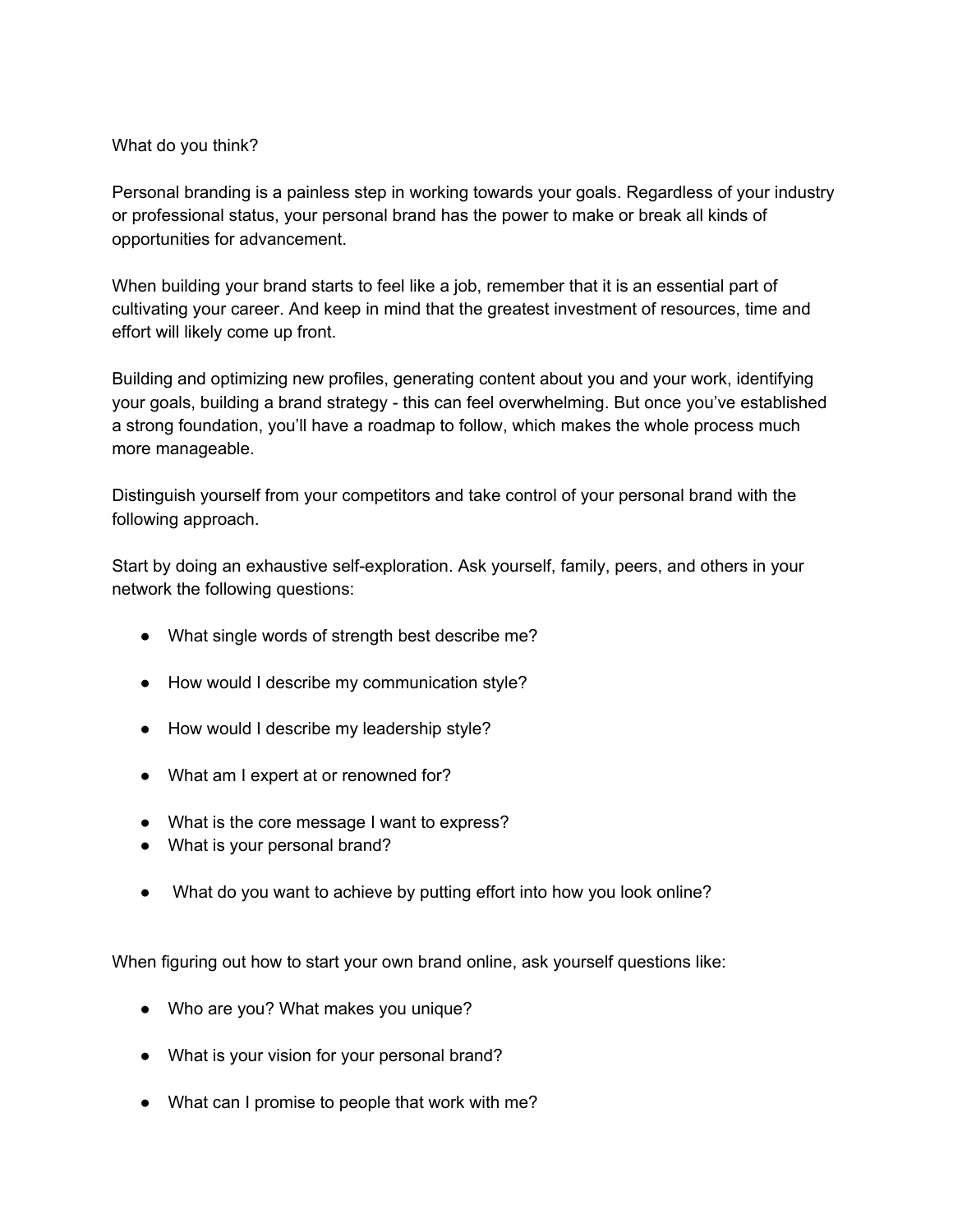- Who are my customers and/or clients?
- What makes me unique compared to my peers or other job applicants?
- What is the legacy I have left with each employer?
- Do I have a value proposition? Does it need to be refreshed?
- Do I have an online identity and does it clearly reflect my strengths?
- What can I say to ignite attention and promote my career expertise?
- Is there a consistent theme in my performance appraisal feedback or career testimonials?
- How can I express and optimize my personal brand?
- Do I have a career management portfolio and do all the documents match the image I want to portray? (Resume, cover letter, online profiles, networking business cards, video bio, etc…)
- What is your goal with personal branding?

•What are your professional goals?

•Who is your audience?

•Who can you help? How can you help them?

•What makes you different?

•What's your X Factor?

• What makes you reliable? Trustworthy? How do you prove that? What's the evidence?

In addition to these kinds of questions, start thinking about your accomplishments and gather any supporting materials that can reinforce them.

•What are your short and long-term goals for your personal branding strategy?